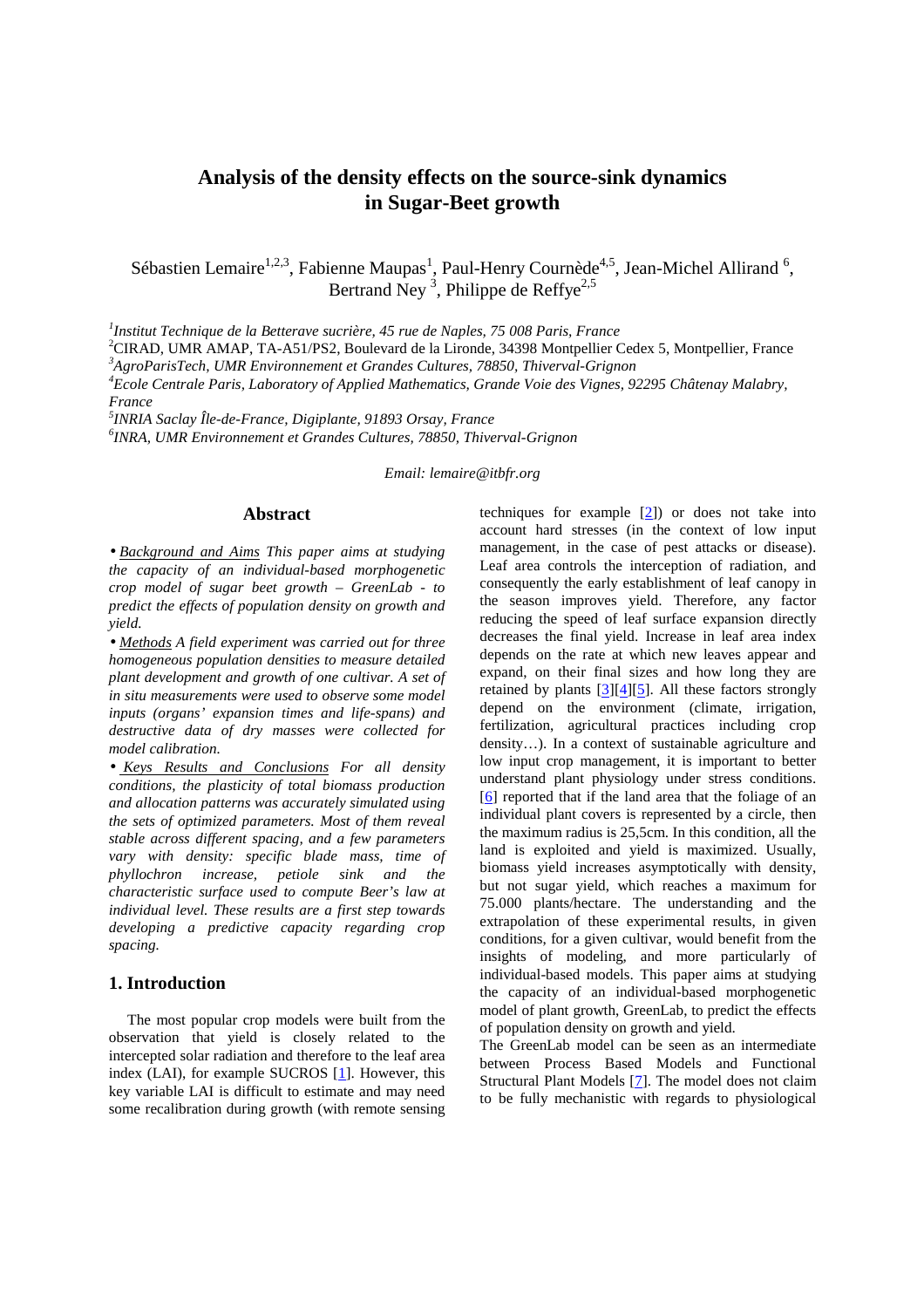and biophysical processes and fluxes involved in plant growth but a particular care is taken to follow empirically the dynamics of the carbohydrate budget, production and allocation [8]. In [9], it was shown to be well-adapted to describe sugar beet development and growth. Moreover some preliminary studies used GreenLab to analyze the effects of density on maize growth  $[10]$  and tomato growth  $[11]$ . GreenLab is thus a good candidate to developing a predictive capacity with respect to population density.

 The model is briefly recalled in Section 2, especially how the density effect is taken into account in the model [12]. A field experiment was carried out for three homogeneous population densities and is also described in Section 2. The results of these experiments and of model calibration are presented in Section 3. Finally, the predictive capacity of the model is discussed as well as the perspectives of this research.

#### **2. Materials and methods**

### **2.1. GreenLab model for sugar beet growth**

The main hypothesis to compute functional growth in GreenLab is that the biomass produced by each non senescent leaf is stored in a common pool of reserves and redistributed among all organs in expansion according to their sink strengths. A sugar beet plant is composed of three types of organs: blades, petioles, and taproot. The initial seed and the green leaves are sources and petioles, blades (including the venation system) and taproot are sinks.

The time unit to compute the ecophysiological functioning (resource acquisition and allocation) is chosen to coincide with the time unit of the morphogenetic sequence based on phytomer appearance. This developmental process is driven by the phyllochron (the thermal time interval between two successive phytomers), and is called growth cycle  $(GC)$ .

Therefore, the individual plant is described as a discrete dynamical system. At growth cycle *n*, the empirical equation of neat dry matter production  $Q_n$  is derived from Monteith's equation [13] at crop level and is given by:

$$
Q_n = P A R_n \mu S^p \left[ 1 - \exp \left( -k_B \frac{S_n}{S^p} \right) \right] \qquad (1)
$$

where  $PAR_n$  is the photosynthetically active radiation accumulated during growth cycle  $n$ ,  $\mu$  is plant Light Use Efficiency (LUE),  $S<sub>n</sub>$  is the leaf surface area of

the plant at cycle  $n$ ,  $k_B$  is the Beer-Lambert extinction coefficient and  $S<sup>p</sup>$  is an empirical coefficient corresponding to a characteristic surface (related to the two-dimensional projection of space potentially occupied by the plant onto x-y plane). Since this surface increases with the development of foliage, and saturates at canopy closing, we propose to model  $S<sup>p</sup>$ as a function of  $S_n$ :

$$
S_n^p = S_0^p \left( 1 - \exp^{\frac{S_n}{S_0^p}} \right)^\alpha \tag{2}
$$

where  $S_0^p$  and  $\alpha$  are empirical parameters estimated from experimental data.

At every growth cycle, the biomass thus produced is allocated to organs individually according to their relative demands called sink strengths. The sink strength of an organ depends on its type "*o"* ("*b*" for blade, "*p*" for petiole and "*r*" for taproot), the sink variation  $P^{\circ}$  is given classically in GreenLab as a function of its age *j* (in growth cycles). In sugar beet, the expansion time widely varies from one phytomer to another, and is determined for blades and petioles according to their topological rank *k*:  $T_{b,k}$  and  $T_{p,k}$ . The sink variation of an organ of type *o*, of rank *k* and chronological age *j* is ([9]):

$$
P_{o,k}(j) = P_o f_{a_o, b_o} \left( \frac{T_o}{T_{o,k}} j \right)
$$
 (3)

with

$$
f_{a_o, b_o}(j) = \frac{1}{M_o} \left( \frac{j + 0.5}{T_o} \right)^{a_o - 1} \left( 1 - \frac{j + 0.5}{T_o} \right)^{b_o - 1},
$$
  
M<sub>o</sub> chosen such that:  $\sup_{j} f_{a_o, b_o}(j) = 1$  and

 $T_o = \max_k T_{o,k}$ .

A specific change in biomass allocation at canopy closing leads us to consider a variable petiole sink ([9]):

$$
P_{p,k}(j) = (p_p + q_p I_k) f_{a_o, b_o} \left( \frac{T_o}{T_{o,k}} j \right)
$$
 (4)

where  $I_k$  denotes the competition index at growth cycle *k* defined by: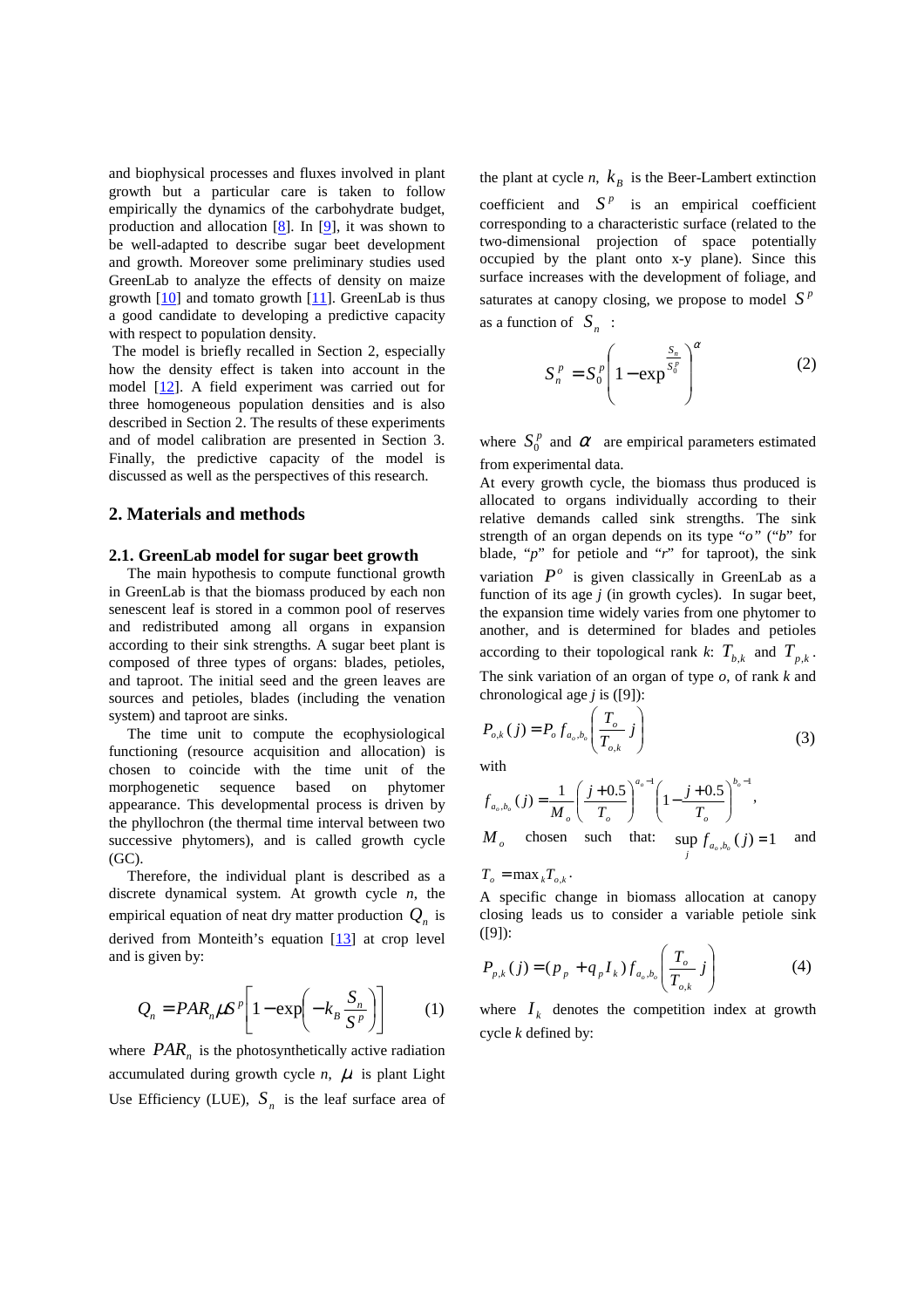$$
I_{k} = 1 - \frac{S_{k}^{p} \left(1 - \exp\left(-k_{B} \frac{S_{k}}{S_{k}^{p}}\right)\right)}{k_{B} S_{k}}
$$
(5)

At each growth cycle *n* of its expansion period, an organ of age *i* receives a biomass increment  $\Delta q_o(n,i):$ 

$$
\Delta q_o(n,i) = P_o(i) \frac{Q_n}{D_n} \tag{7}
$$

and its accumulated biomass  $q_o(n,i)$  is thus given by the sum of all these increments since its appearance :

$$
q_o(n,i) = \sum_{j=0}^{i} \Delta q_o(n-i+j,j)
$$
 (8)

If we assume a constant specific blade mass (SBM), the surface area of a given leaf is directly deduced by dividing the accumulated biomass of its blade by SBM. The total green leaf area  $S_n$  used in the production equation is the sum of the surface areas of all the non senescent leaves. It implies determining for all phytomers the leaf life-span, that is to say the number of growth cycles between appearance and senescence.  $T_{s,k}$  will denote the life-span (in growth cycles) of the leaf borne by the phytomer of rank k. If the phyllochron, expansion duration ( $T_{b,k}$ ,  $T_{p,k}$ ,  $T_r$ ), lifespan  $(T_{s,k})$  and specific blade mass can be observed experimentally, it is not the case for the parameters:  $\mu$ ,  $S_0^p$ ,  $\alpha$ ,  $(p_o, a_o, b_o)_{o=r, p, b}$ ,  $q_p$ . They will be estimated from experimental data by model inversion, as detailed by Guo et al. [14].

### **2.2. Field experiments**

Field experiments were conducted in 2008 in the Beauce plain near Pithiviers, France N48°10'12', E2°15'7. A single commercial cultivar, Radar was sown on April 11 with 50 cm between rows and two different lengths between seed-plots,18cm and 12cm, which corresponds to sown densities of respectively 11.1 (classical density) and 16 seeds/m² (high density). The most uniform sections within a large sugar beet field were selected for the trials after plant emergence. This emergence stage (corresponding top the date when 80% of the final population is reached) occurred on March 28. Two weeks after emergence, one section of classical sown density (11.1 seeds/m²) is selected and one plant out of two is removed to get a low density. Finally the final populations were measured to be 5.4, 10.9 and 16.4 plants/m². Irrigation and fertilization were similar for all densities.

Daily mean values of air temperature (°C), solar radiation (MJ/m²), relative humidity (%) as well as total daily rainfall (mm) and potential evapotranspiration or PET (mm) were obtained from French meteorological advisory services (Météo France) 5 km away from the experimental site.

### **2.3. Development and growth measurements**

Leaf development (appearance, expansion and senescence) was measured weekly non-destructively on the same group of 15 representative adjacent plants and for the three population densities studied. Coloured plastic rings were put around the petioles of the  $1<sup>st</sup>$ ,  $5<sup>th</sup>$ ,  $15<sup>th</sup>$ ,  $20<sup>th</sup>$ , and  $25<sup>th</sup>$  phytomers for an easier differentiation. Blade lengths and widths as well as petiole lengths were measured on these marked phytomers.

The phyllochron is defined as the thermal time interval that separates the emergence of successive leaves. We consider that a leaf has appeared when its length reaches 10mm. The curve giving the product of blade length time blade width as a function of the thermal time was fitted with a logistic equation (see. Lemaire et al. [9]) to determine the expansion times,  $T_{b,k}$  and  $T_{p,k}$  for a phytomer *k*. A leaf was supposed senescent when its full surface is yellow. We thus determined  $T_{s,k}$ . The expansion time for taproot is obtained from a long period experiment (without harvesting at the usual time) conducted at ITB in 2006 and estimated to be 4527°Cdays.

Destructive biomass measurements were carried out at seven different stages during the growth period: May 20 (340°Cdays, since emergence with base temperature of 0°C), June 11 (703.4°Cdays), June 18 (804.3°Cdays), June 26 (961.8°Cdays), July 9 (1199.4°Cdays), August 12 (1863.3°Cdays) and September 17 (2466.5°Cdays). For the first three dates and the last two, 15 individual plants were selected (randomly) and the dry mass of every individual organ (blades, petioles and root storage) was measured. For the all stages, we measured the fresh matter at the level of organ compartments (total mass of blades that of petioles and taproot mass) for 30 plants; a subsampling of 3 plants was used to determine the rate of dry matter if necessary. Dry matter was obtained by drying for 48 hours at 75°C. The final stage of measurements corresponds to harvest. For this date, the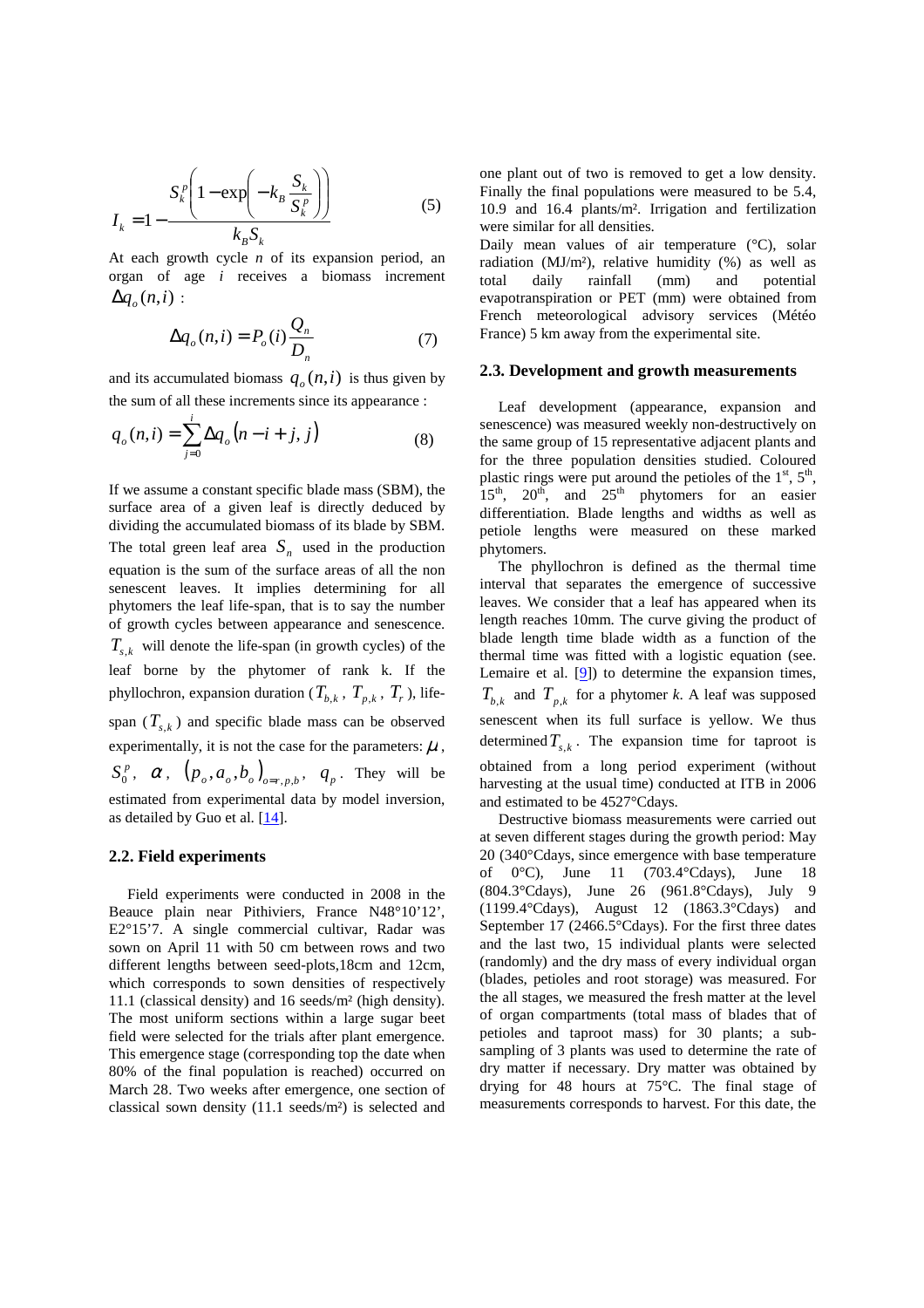fifteen plants selected for in-situ measures were fully described (at organ level). For all plants measured at organ level, every leaf was digitalized in order to estimate its blade surface area.

### **3. Results**

## **3.1.Model parameterization according to population density**

### **3.1.1. Leaf appearance**

For the three densities, the number of phytomers is plotted against thermal time in Figure 1. Two distinct intervals can be observed. The phyllochron of the first phase is constant among seasons and experimental treatments (sowing dates, N-content, plant density) as confirmed by three years of ITB experiments in various environmental conditions (data not shown).

In our experiments, the rate of leaf appearance decreases gradually with the increase of competition for light. Many hypotheses were suggested by Milford et al. in 1985 [4] to explain the curve bending: base temperature that changes when the plant gets older, photoperiodic factor and trophic competition (competition for assimilates between the developing storage root and vegetative organs). This competition may slow down the rate of leaf appearance. The density effect is quite strong on this second phase, especially regarding when it starts.



Figure 1: Number of phytomers as a function of the thermal time for the three density treatments

Therefore, for the three densities, the growth cycle is based on the common phyllochron=30.8°C.j (see [9] for the accurate definition of the growth cycle) and the

second phase is modeled by a discrete approximation of the ratio of appearance rates between the two phases - called rhythm ratio - (see also [9] for a more accurate description). The start and ratio of these changes of appearance rates vary with density see Table 1.

| <b>Density</b><br>(plants/m <sup>2</sup> ) Ratio | Rhythm | Start of 2 <sup>nd</sup> phase<br>on phytomer rank |
|--------------------------------------------------|--------|----------------------------------------------------|
| 5.4                                              | 0.57   | 18 <sup>th</sup>                                   |
| 10.6                                             | 0.57   | 21 <sup>st</sup>                                   |
| 16.4                                             | 0.58   | 35 <sup>th</sup>                                   |

Table 1: Estimated rhythm ratio and corresponding phytomer rank to the start of change of appearance rate for the three studied densities

#### **3.1.2. Leaf expansions and life spans**

The important works of Milford in 1985  $[3,4,5]$ , suggested that density has no effect on leaf expansion time and life spans. Our experiments confirm his observations. The expansion kinetics of the eleventh phytomer (corresponding to the product of its blade length and width against thermal time since emergence) is shown in Figure 2. It is interesting to note that the relative growth rate of expansion is more important in low density than high density, but that blade final sizes are reached at the same time. Such observation is done for all the phytomers.

In Figure 3 are shown the observed leaf life spans of all phytomers for the three densities. The variations between treatments can be neglected.



Figure 2: Expansion kinetics of the blade of the 11th phytomer for the 3 studied densities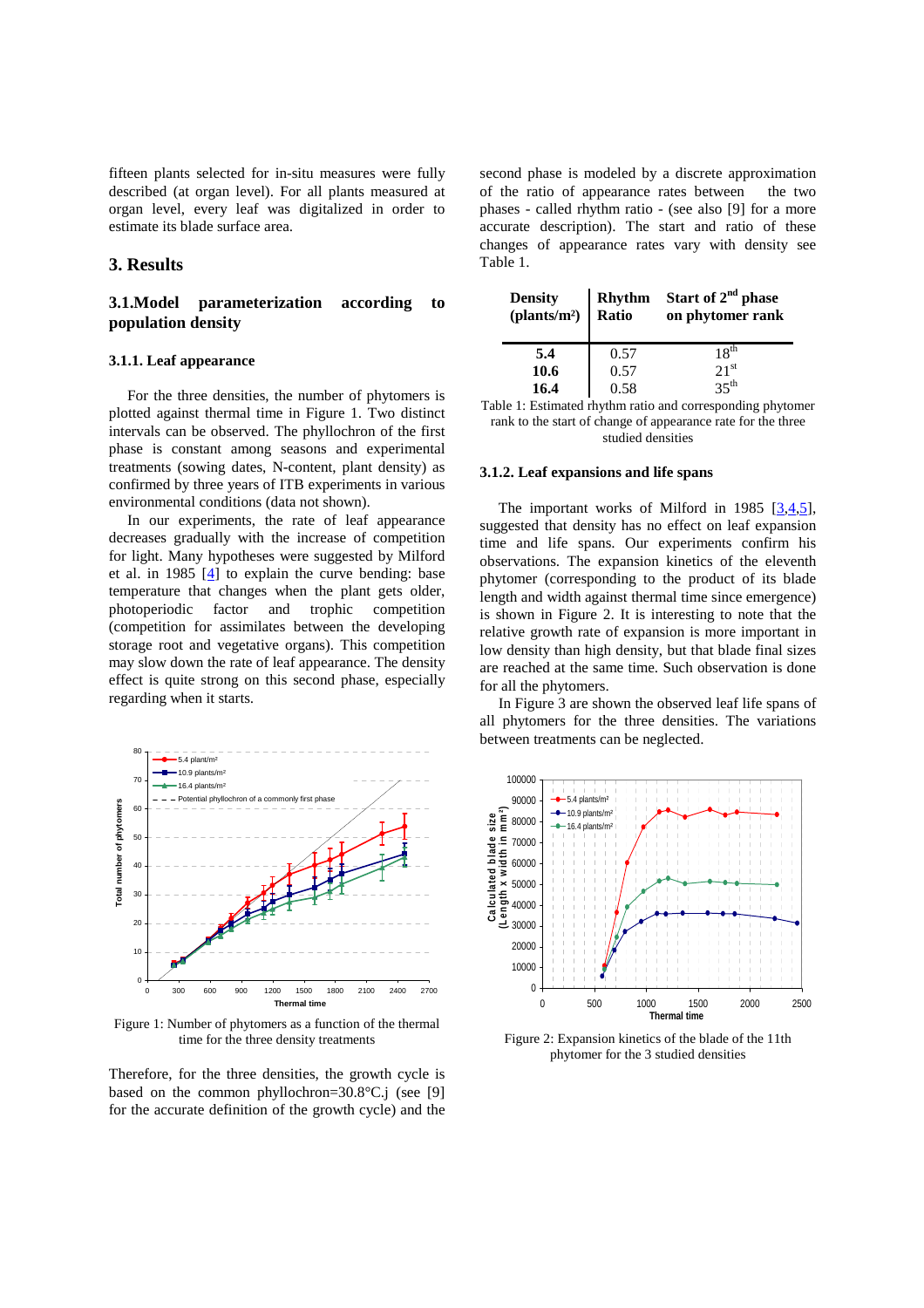

Figure 3: Leaf life spans (in growth cycles) according to phytomer rank for the 3 studied densities

#### **3.1.1. Specific Blade Mass**

The specific blade mass is defined as the ratio of blade dry mass to blade surface area. Figure 4, plots one variable against the other for all measured data (different plants at different ages, one color for each density treatment). We observe a linear relationship between the two variables for the three densities, even though the dispersion increases for bigger leaves. Furthermore SBM decreases with population density.



Figure 4: Blade Masses against Surface Area for all the measured leaves and for the three studied densities

| Densité           | 5.4 pl.ha <sup>-1</sup> | $10.9$ pl.ha <sup>-1</sup> | $16.4$ pl.ha <sup>-1</sup> |
|-------------------|-------------------------|----------------------------|----------------------------|
| $SBM$ ( $g/cm2$ ) | 0.0082                  | 0.0076                     | 0.0067                     |

Table 2: Estimated SBM for the three studied densities

### **3.1.2. Beer-Lambert Extinction Coefficient**

The Beer-Lambert Extinction coefficient *<sup>B</sup> k* depends on the geometric and spectral properties of the canopy. For Sugar Beet, Andrieu et al. [15] found a relationship linking this coefficient to density, with small variations around 0.7, and deduced that it only has a small incidence on final production. Hodáñová [16] reported its value to 0.69 in 1969. Therefore, we choose to fix  $k_B = 0.7$  for all densities.

### **3.2. Estimation of Hidden Parameters from Experimental Data**

In order to fully parameterize the model, we also need to determine the hidden parameters (summarized in Table 3).

| Parameter       | <b>Description</b>                                                                                                      |  |  |  |
|-----------------|-------------------------------------------------------------------------------------------------------------------------|--|--|--|
| $\mu(g/MJ)$     | Radiation use efficiency                                                                                                |  |  |  |
| $S_0^p, \alpha$ | Empirical coefficient corresponding to<br>asymptotical value of a characteristic surface<br>dynamical function: $S_n^p$ |  |  |  |
| $p_{h}$         | Blade sink strength<br>(reference value for others sink strengths)                                                      |  |  |  |
| $p_{p}$         | Petiole sink strength                                                                                                   |  |  |  |
| $q_{p}$         | Petiole sink correction                                                                                                 |  |  |  |
| $a_b$ , $b_b$   | Parameter for blade sink variation function                                                                             |  |  |  |
| $a_p$ , $b_p$   | Parameter for petiole sink variation function                                                                           |  |  |  |
| $a_r$ , $b_r$   | Parameter for root sink variation function                                                                              |  |  |  |

Table 3: Summary of model hidden parameters to estimate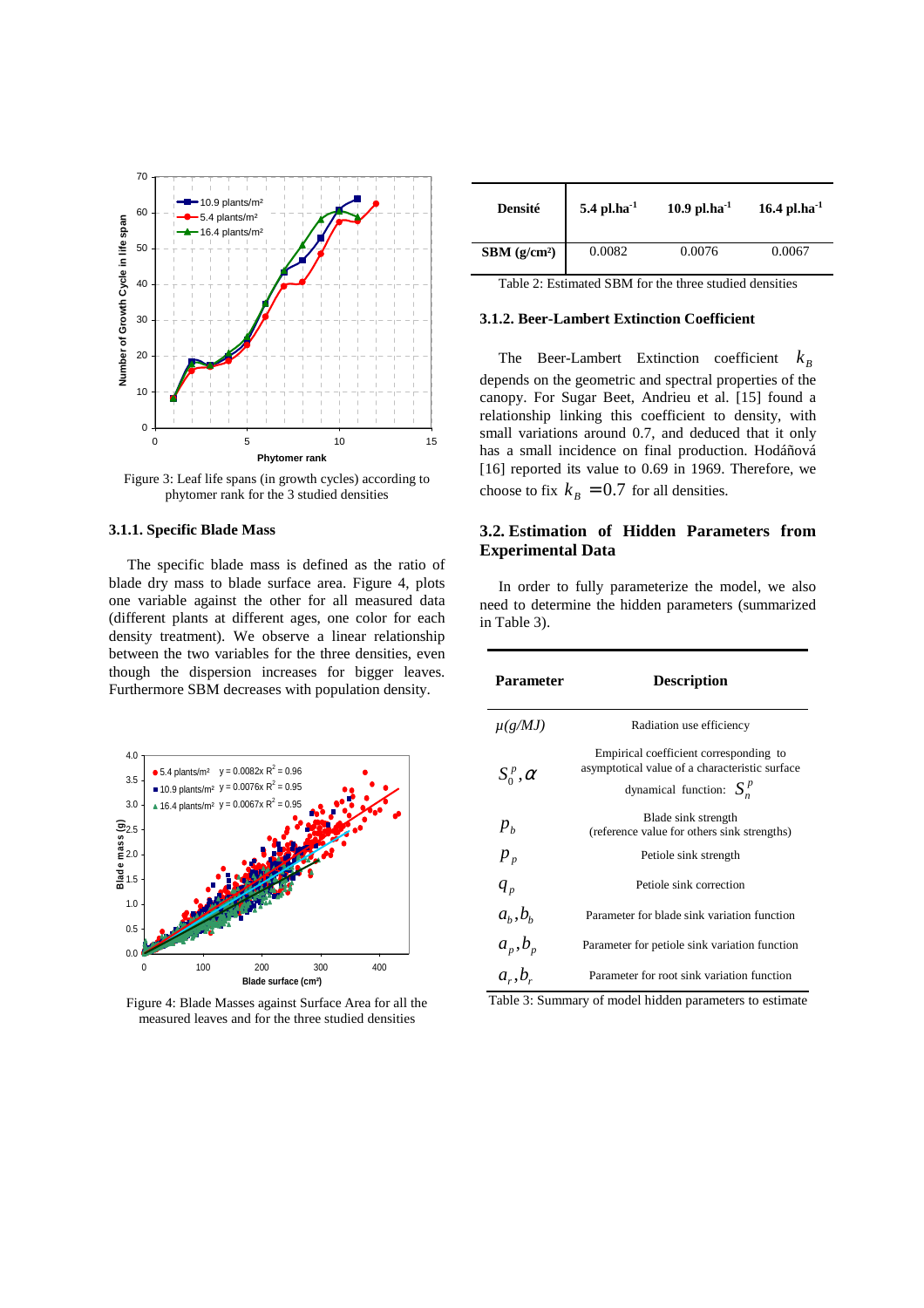The data on which we calibrate the model correspond to average data on all the individual plants measured at the seven stages: average profile of organ masses when available, and average organ compartments. The calibration is done with Digiplant software [17] by model inversion. However, since no specific identification tool dedicated to the study of density exists, the identification process is not fully automatic: the calibration is first done for each density independently, and then we see what parameters are not significantly different for all treatments and can be fixed to a common value. Once this set of common parameters is fixed, we run the calibration process again for each treatment. This can be done iteratively, until fixing the maximum number of parameters while keeping a comparable quality of adjustment to the data.

The parameters thus obtained for the three studied treatments are given in Table 4, and the fitting results are given in Figure 5 for the compartment masses (at 7 stages), and in Figure 6 for the blade organ masses (at every phytomer rank, and at 5 stages).

| Parameter      | Type*       | 5.4<br>pl/m <sup>2</sup> | 10.9<br>pl/m <sup>2</sup> | 16.4<br>pl/m <sup>2</sup> | Unit           |
|----------------|-------------|--------------------------|---------------------------|---------------------------|----------------|
| $\mu$          | E           |                          | 26.042                    |                           | g/MJ           |
| $S_0^p$        | E           | 0.024                    | 0.012                     | 0.007                     | m <sup>2</sup> |
| $\alpha$       | $\mathbf F$ |                          | 0.3                       |                           |                |
| $p_r$          | F           |                          | 400                       |                           |                |
| $p_{b}$        | F           | 1 (reference value)      |                           |                           |                |
| $p_{p}$        | E&F         | 0.5                      | 0.5                       | 0.5                       |                |
| $q_{p}$        | E           | 0.165                    | 0.293                     | 0.627                     |                |
| $a_{r}$        | E&F         |                          |                           |                           |                |
| $b_{r}$        | E&F         |                          |                           |                           |                |
| $a_{h}$        | E&F         |                          |                           |                           |                |
| b <sub>b</sub> | E&F         |                          |                           |                           |                |
| $a_p$          | E&F         | 3                        |                           |                           |                |
| $b_{p}$        | E&F         |                          | 4                         |                           |                |

*\*Estimated (E) Measured (M) or Fixed (F)*  Table 4: Estimated parameters for all density treatments



Figure 5: Average plants at compartment level: experimental data (dots) and simulated data (lines) for three density treatment. (a) Taproot compartment dry mass and (b) Shoot (i.e. blades and petioles dry mass) as function of thermal time since emergence

The interesting point when considering the final results of parameter estimation is the strong stability of parameters across density treatment. Only three of the estimated parameters vary.

The first one is the Radiation Use Efficiency. However, we recall that the Radiation Use Efficiency thus estimated is at plant level, with a PAR given in MJ/ m². To get the Radiation Use Efficiency per m², for the closed canopy, we need to multiply  $\mu$  by  $S_0^p$  and by the density, which finally gives very similar radiation use efficiencies of 3.29, 3.18 and 3.16 g/MJ for respective densities of 5.4, 10.9 and 16.4 plantes/m².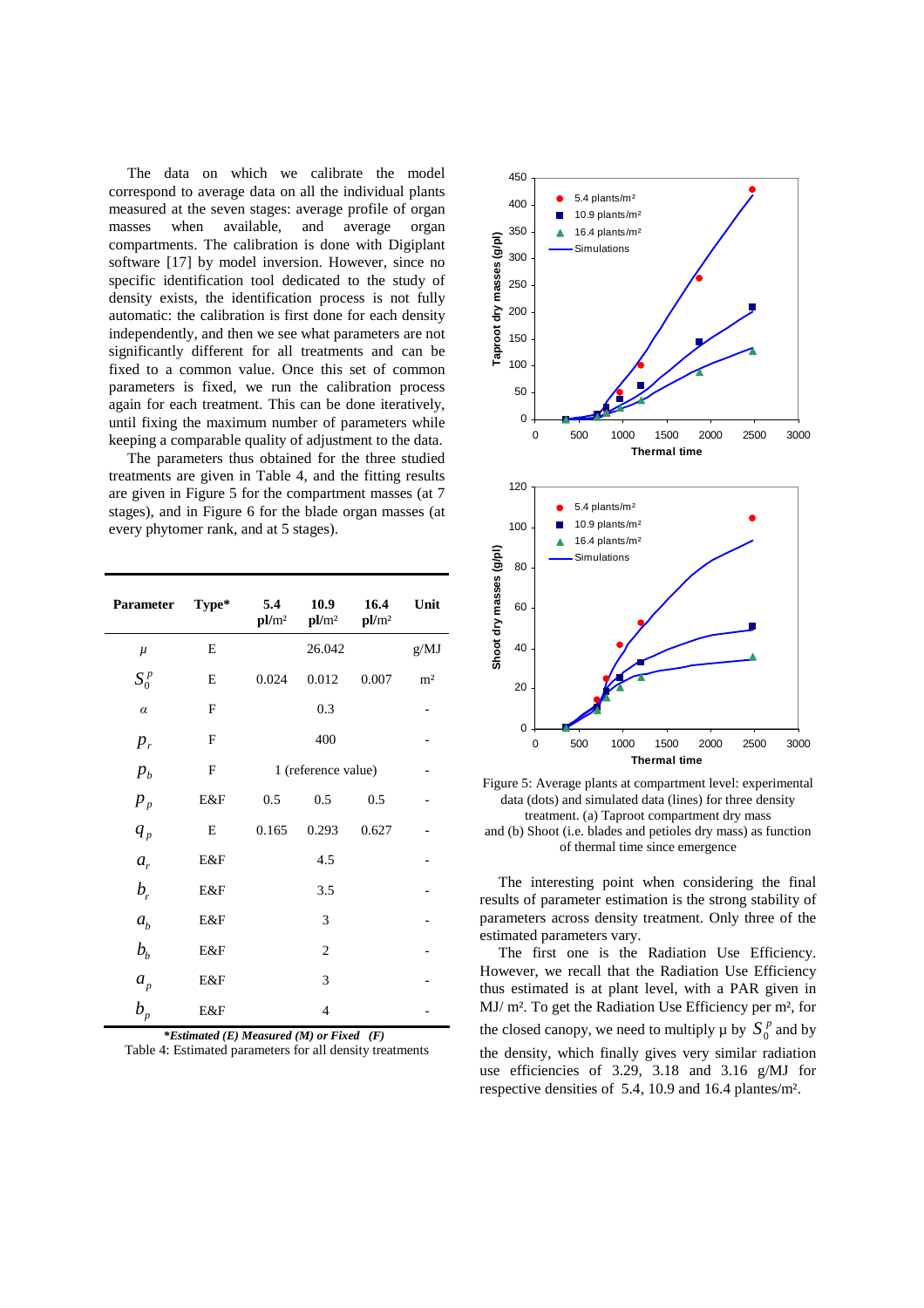The second parameter that varies is  $S_0^p$  which is the saturation limit of  $S_n^p$ . Theoretically, we expected that  $S_0^p$  would be the inverse of the density, since it should correspond to the space potentially available for the plant. It is not the case, but the ratio of  $S_0^p$  to the inverse of the density seems to be (relatively) constant. Finally, the coefficient of petiole sink strength correction also varies, and increases drastically with the density. Such result is in keeping with was observed in maize  $[10]$ , and tomato  $[11]$ : in order to overcome competition for light, a plant will tend to invest more in its petioles, to intercept more light.

### **4.Conclusion**

This study is a first step to develop a predictive model that would allow the inference of source-sink dynamics of Sugar Beet growth at any density. Of course, there is a strong need for validation among seasons and in different environmental conditions. However, we can exhibit the base of what could be such model. It would consist in determining stable relationships linking SBM, the decrease of the rate of leaf appearance, petiole sink strength correction and  $S_0^p$  to the density. The GreenLab model could thus be applied straightforwardly with density as an input. It thus opens perspectives for applications, to optimize density, especially in the context of low input crop management, since a low density crop should also require less water, nitrogen, pesticides … However, the results obtained seem to show some

hints of improvements, in terms of parameter stability and predictive capacity. Regarding the decrease of phytomer appearance rate, it does not seems directly related to density but more to some competition index, since the differences of the rate appearance (during the second phase of development) were also observed in other experiments to study Nitrogen stresses: plants enduring Nitrogen stresses had smaller foliage and more phytomers than plants without stresses.

Likewise, the coefficient of petiole sink strength correction was introduced in Lemaire et al. [9] to take into account the variation of petiole sink strength after canopy closing, by introducing this dependence to a competition index. We would have expected that this competition index, which includes density effect, would be sufficient to fully take into account the density effect. Estimation results show that it is not the case.



Figure 6: Average plants of shoot dry masses organ level according to phytomer rank: experimental data (dots) and simulated data (lines) for three density treatments (a) 5.4 plants.m<sup>-2</sup> (b) 10.9 plants.m<sup>-2</sup> and (a) 16.4 plants.m<sup>-2</sup>